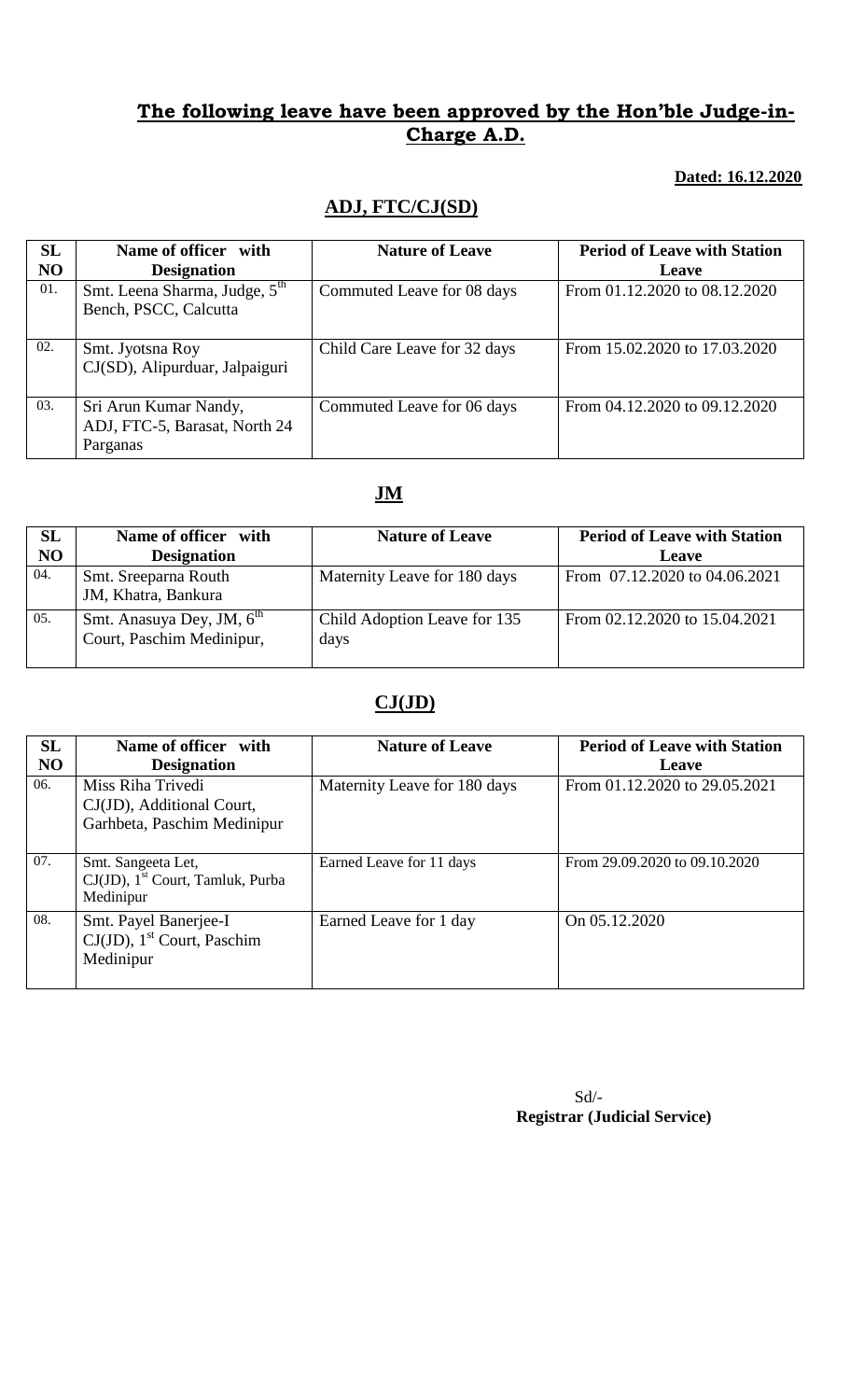### **Dated: 16.12.2020**

# **ADJ, FTC/CJ(SD)**

| <b>SL</b><br>NO | Name of officer with<br><b>Designation</b>                                  | <b>Nature of Leave</b>          | <b>Period of Leave with Station Leave</b> |
|-----------------|-----------------------------------------------------------------------------|---------------------------------|-------------------------------------------|
| 01.             | Smt. Parijat Kumar<br>$CJ(SD)$ , $2nd$ Court, Asansol,<br>Paschim Bardhaman | Child Care Leave for 19<br>days | From 04.01.2021 to 22.01.2021             |

# **CJM/ACJM**

| SL  | Name of officer with                                              | <b>Nature of Leave</b>   | <b>Period of Leave with Station Leave</b> |
|-----|-------------------------------------------------------------------|--------------------------|-------------------------------------------|
| NO  | <b>Designation</b>                                                |                          |                                           |
| 02. | Smt. Chanda Hasmat, ACJM,<br>$2nd$ Court, Lalbagh,<br>Murshidabad | Earned Leave for 04 days | From 28.12.2019 to 31.12.2019             |

### **JM**

| SL<br>N <sub>O</sub> | Name of officer with<br><b>Designation</b>                                         | <b>Nature of Leave</b>       | <b>Period of Leave with Station Leave</b> |
|----------------------|------------------------------------------------------------------------------------|------------------------------|-------------------------------------------|
| 03.                  | Smt. Suryatapa Mitter<br>Principal Magistrate, JJB,<br>Paschim Medinipur           | Earned Leave for 20 days     | From 29.01.2021 to 17.02.2021             |
| 04.                  | Smt. Sreejita Chatterjee<br>JM, 2 <sup>nd</sup> Court, Sadar, Paschim<br>Medinipur | Child Care Leave for 19 days | From 01.12.2020 to 19.12.2020             |

# **CJ(JD)**

| SL<br>NO | Name of officer with<br><b>Designation</b>               | <b>Nature of Leave</b>   | <b>Period of Leave with Station Leave</b> |
|----------|----------------------------------------------------------|--------------------------|-------------------------------------------|
| 05.      | Sri Nirmam Thapa<br>CJ(JD), Dantan, Paschim<br>Medinipur | Earned Leave for 04 days | From 02.01.2021 to 05.01.2021             |

Sd/-  **Registrar (Judicial Service)**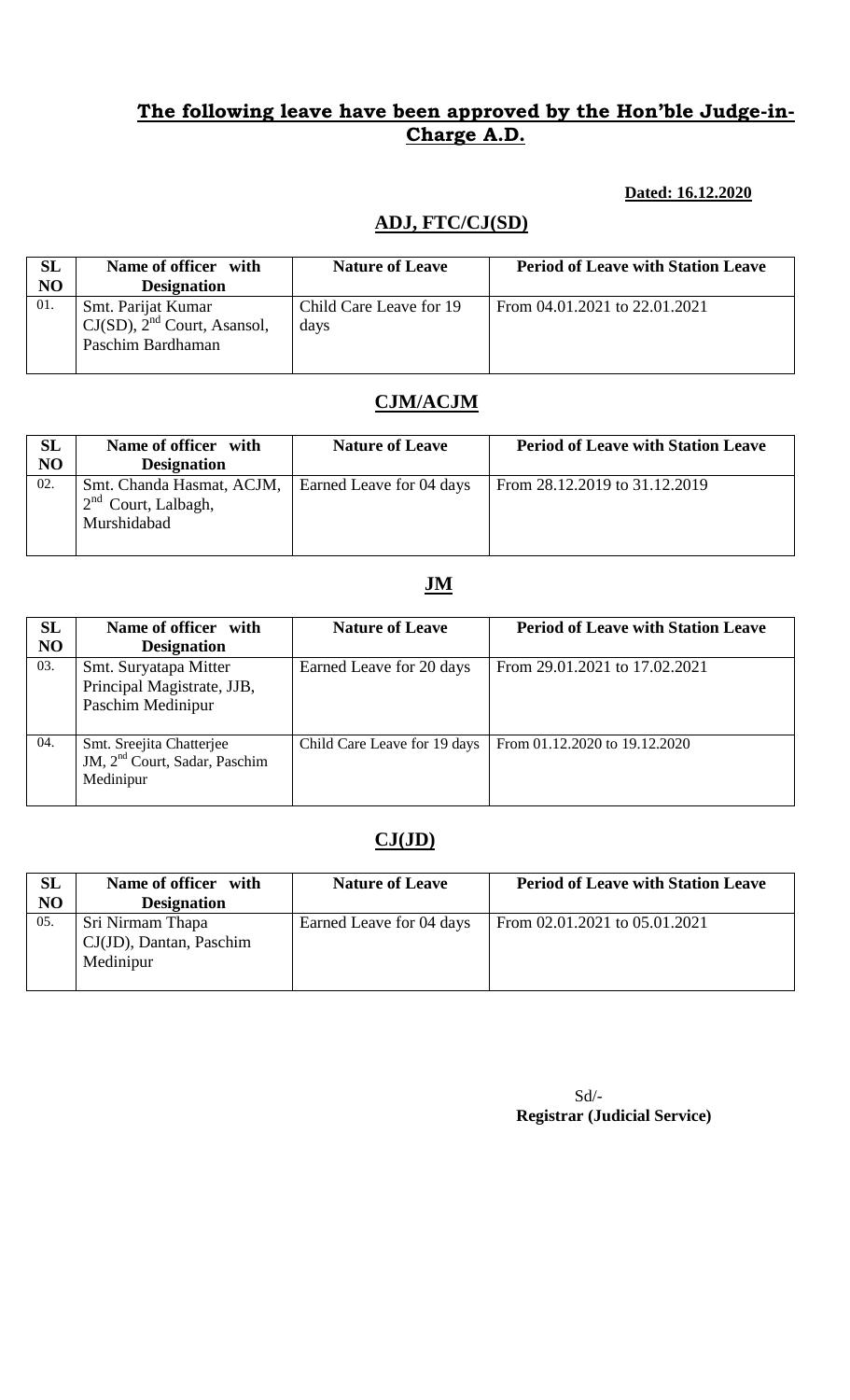#### **Dated: 16.12.2020**

#### **CASUAL LEAVE DJ/ ADJ**

| SL             | Name of officer with                                                                        | <b>Nature of Leave</b>  | <b>Period of Leave with Station Leave</b> |
|----------------|---------------------------------------------------------------------------------------------|-------------------------|-------------------------------------------|
| N <sub>O</sub> | <b>Designation</b>                                                                          |                         |                                           |
| 01.            | Arghadeb Khan<br>Judge, 12 <sup>th</sup> Bench, City Civil Court,<br>Calcutta               | CL for 02 days          | From 16.12.2020 to 17.12.2020             |
| 02.            | Mahananda Das<br>AJ, 4 <sup>th</sup> Court, Berhampore,<br>Murshidabad                      | CL for 02 days with SLP | From 21.12.2020 to 22.12.2020             |
| 03.            | Sri Partha Pratim Das<br>ADJ, Bench - I, NDPS, Act, City<br><b>Sessions Court, Calcutta</b> | CL for 03 days with SLP | From 17.12.2020 to 19.12.2020             |

Ld. Registrar (Listing), is requested to upload the same.

 Sd/- **Registrar (Judicial Service)**